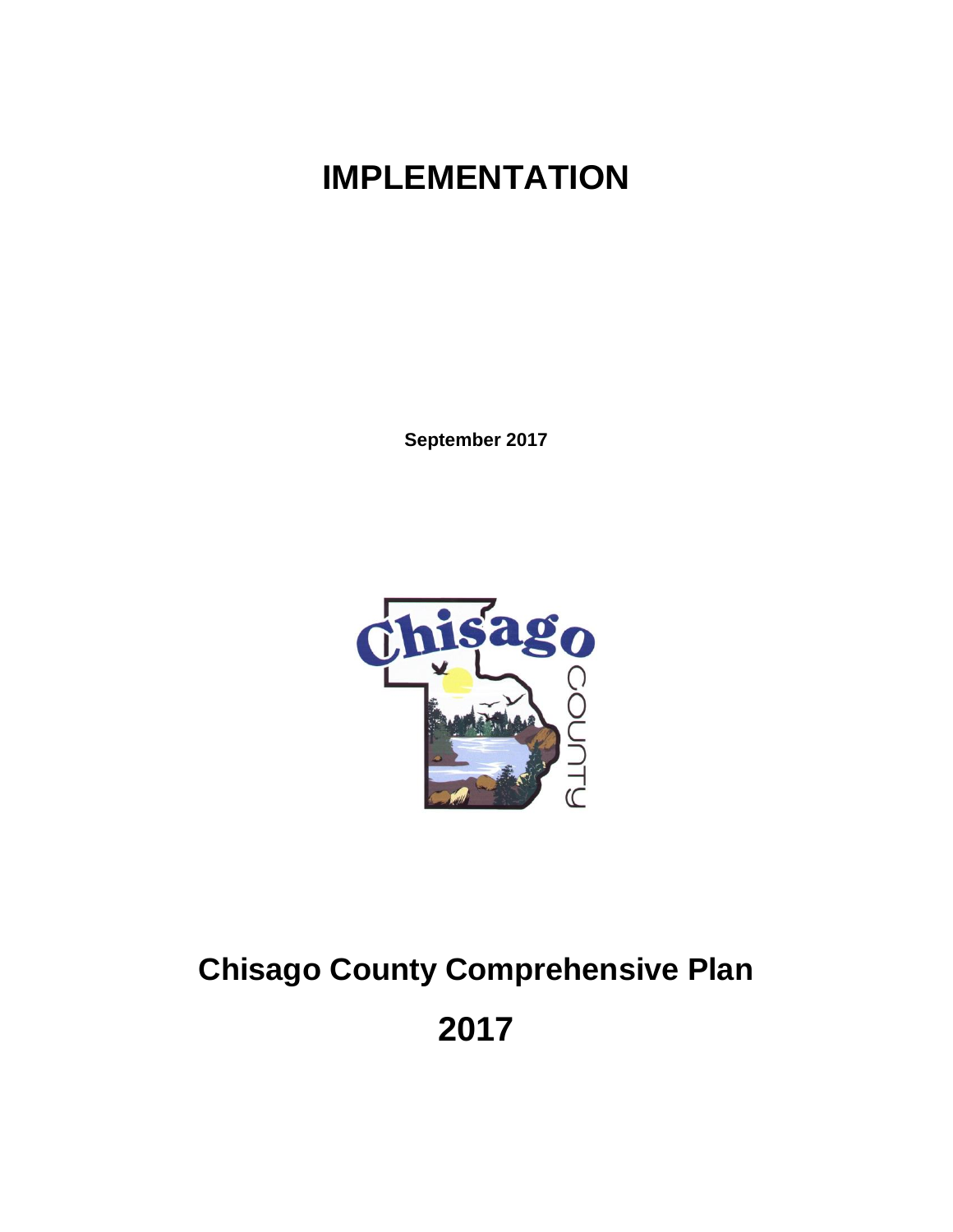# **Introduction**

In many ways, formal adoption of the Comprehensive Plan is the first step in the planning process, rather than the last, because it establishes policy directions for the county, describing its objectives and methods to achieve them. The challenge often comes in translating a Comprehensive Plan's vision, goals and policies into the day-to-day operations and actions of the government. Each chapter or element of this Plan has goals and policies for each element of the Comprehensive Plan. Without continuing action to implement and update the Plan, County efforts will have little lasting impact. In other words, effective implementation is the difference between having a good plan on paper and having a great County on the ground.

The County should not forget the important ideas it has included in the Comprehensive Plan. The Plan is a vision for the County's future. It is the collective will and dreams of its citizens. It is the duty of the County to find ways to give the Comprehensive Plan life that will keep it true to the vision and to maintain its integrity.

This section of the Comprehensive Plan focuses on the actions and initiatives Chisago County should undertake to implement the Land Use Plan and the related elements of the Comprehensive Plan. These are the steps the County should take to put into action this Plan. The emphasis is on the relationship between the County's land use and environmental regulations and the policies and land use categories of the Plan. The County's Environmental Services Department administers these regulations and they have the primary responsibility for proposing the necessary changes and implementing the recommendations in this Element.

## **Implementation Tools**

The following provides a general overview of some of the specific tools available to county governments when they implement comprehensive plans. Some or all of these tools may be applicable for Chisago County.

## *Primary Tools*

#### Capital Improvement Program (CIP)

Capital improvement programming is a financial planning process used by local governments to prioritize their investments in public infrastructure. The infrastructure includes items such as highways and streets, water and sewer facilities, parks, trails and public buildings. Typically, agencies develop capital improvement programs every one or two years and list out potential projects and costs over a five-year period. Recommended projects developed in a comprehensive plan should be incorporated into the County's CIP. Thus, the CIP process represents a primary means of identifying projects and resources the County needs to implement strategic elements of the Comprehensive Plan.

#### Official Mapping

Minnesota State Statutes authorizes local governments the ability to adopt official maps after the adoption of transportation and public facilities plan. An official map is a map that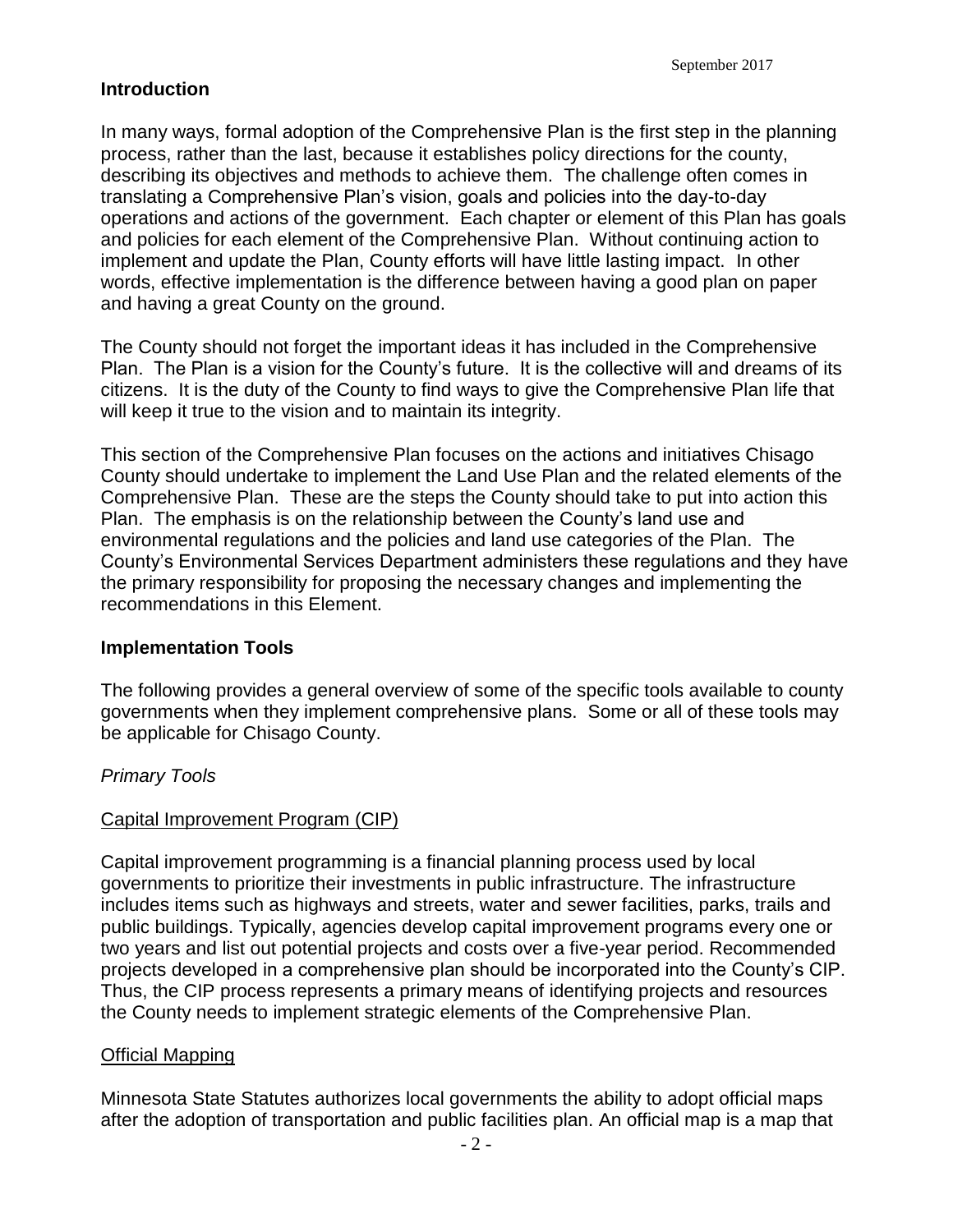shows areas in the community where the County has determined there is a need for land for future streets or road widening, parks and other public facilities.

The primary purposes of official mapping is to:

1) Communicate with property owners, developers, and citizens where these lands are located and;

2) Prevent or forestall the construction of buildings or other private improvements on the designated lands.

The official mapping is designed to save the public expense of paying for buildings and improvements in such designated corridors.

To adopt an official map, the County must work through the process established in the state law. This includes a review of the map by the Planning Commission and a public hearing held by the County Board. Property owners and citizens alike should be a part of the official mapping process.

#### Subdivision and Zoning Controls

One of the primary methods of implementing the goals and policies of the Comprehensive Plan is through the County's land use and development regulation. Minnesota Statutes state that zoning changes should be consistent with the Comprehensive Plan. While zoning has received the most emphasis in the past as a means to implement Comprehensive Plans, subdivision regulations are just as important of a tool. Subdivision regulations are intended to guide the platting and development of land and ensure that adequate public facilities are constructed or provided with the development. Subdivision regulations prescribe standards for site design, lot and block design, street and utility improvements (including extensions), rights-of-way (for roads and trails) and easements, etc. In summary, subdivision regulations ensure that the costs of public improvements as created by a proposed development are borne by the developer and subsequent landowners rather than by the County or City.

Local jurisdictions design, enact and use Zoning Ordinances to control land uses. They consist of a zoning map and supporting ordinance text. The zoning map divides the community into zoning districts and the text describes regulations for the use of land within those districts. Zoning regulations typically include a list of the uses that are permitted, conditional and/or interim, lot sizes, setbacks, density standards, etc. They also can include design controls on the maintenance and upkeep of property. As required by State law and as is stated in the purpose section of the Zoning Ordinance, the County enacts all standards and requirements in the Zoning Ordinance to protect the health, safety and welfare of residents and property owners.

#### Review and Revision

Comprehensive planning is a continuous process and thus the County should monitor and update the Plan when necessary. The Planning Commission and the County Board should carefully review proposed changes to the Plan and their implications and actively seek citizen comment on such proposals. If the County finds that changes to the Comprehensive Plan are appropriate, the County should formally add them to the Plan by